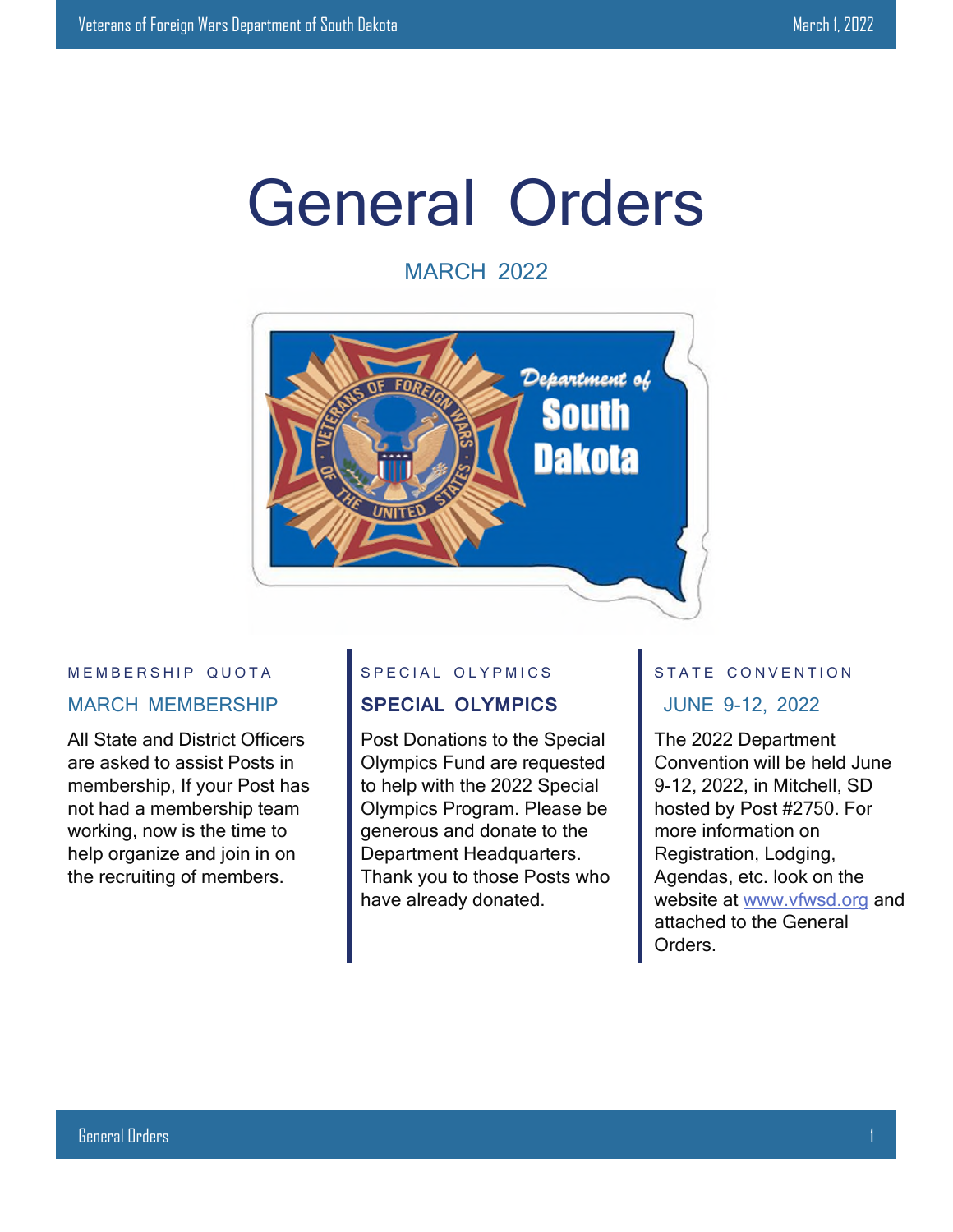# **VETERANS OF FOREIGN WARS.**

#### POST ELECTIONS

Attention is called to Section 217, page 72, Manual of Procedure, Nomination Election, Installation of Officers and Term of Office. Posts will conduct the Election of Officer in accordance with the Bylaws and Manual of Procedure. Post Officers shall be nominated by March and shall be elected in April. Nominations shall remain open until the Post is ready to vote.

## Commander/President Raffle

The Commander / President Project for 2022 is a raffle for DTOM, Don't Tread On Me. It is a Veterans Ranch to provide a safe place for healing and recovery for service members, veterans, and their families while encouraging engaging, and positively impacting their lives through hope, self-conviction, and family activities, while helping them learn to live again with purpose. The vision is to end suicide among our service men and women, through mentorship, support, and building stronger families.



#### PEACE OFFCER MEMORIAL DAY

MEMORIAL DAY

The Peace Officer Memorial Day will be held on Sunday May 15<sup>th</sup>, 2022. The United States Flag shall be flown at half-mast until noon on this day.

Memorial day is on Monday May 30<sup>th</sup>, 2022. Each Post shall properly observe commemorative dates as prescribed in the Ritual and Manual of Procedure. Please plan a suitable observance in your Community. Place American Flags at the gravesites of departed Comrades of your Post and Veterans of your Community. Please report this event when finished. You can find the report at www.vfwsd.org > Resources > Templates and Forms > Memorial Day Report

Any Post, District, or member can submit information to the General Orders. Please send to the Department office NLT than the  $25<sup>th</sup>$ of the month.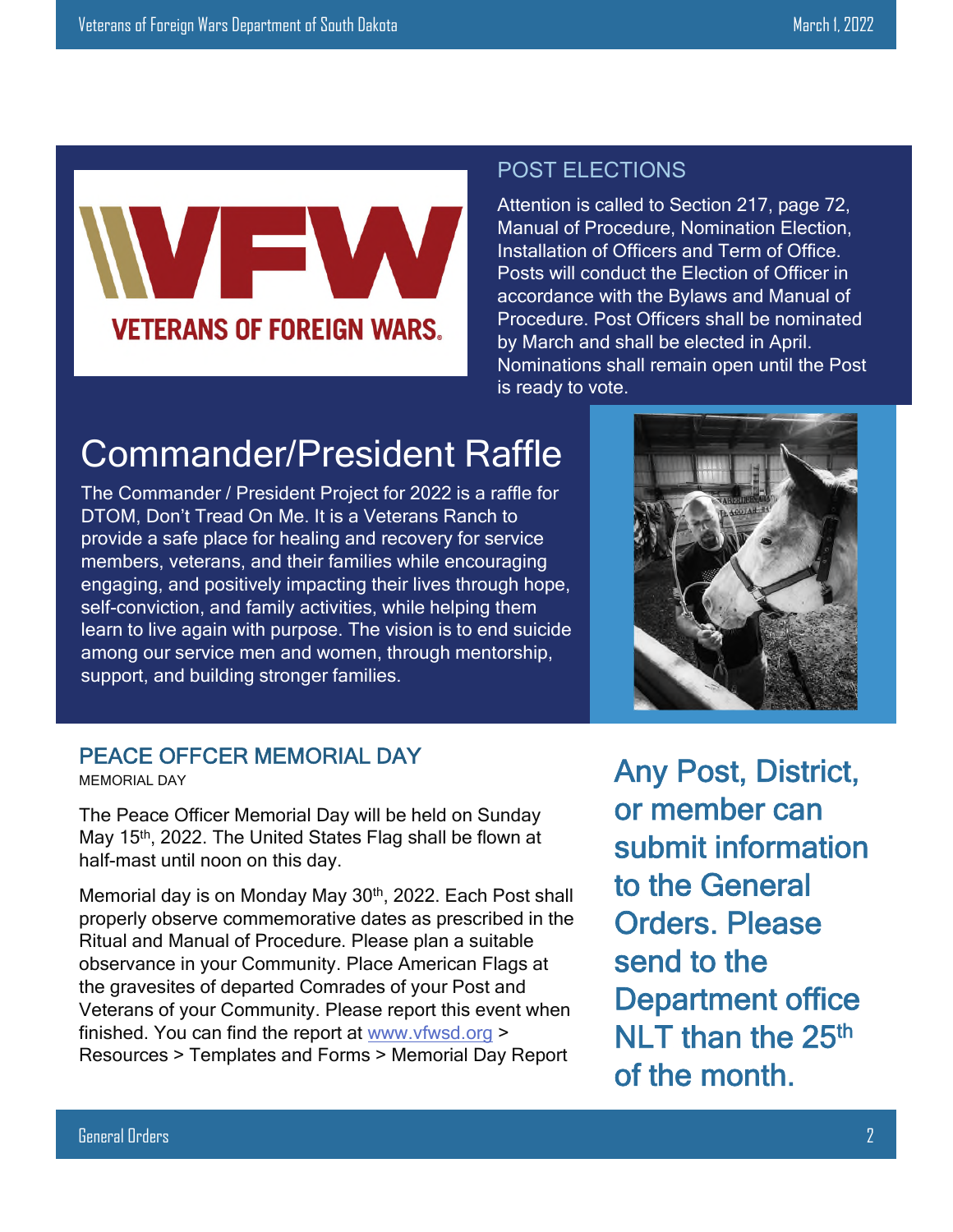#### CONVENTION ADS

PROGRAM BOOKLETS

All Posts, Districts, Candidates for Department Office, and any others are reminded that the deadline for Ads in the 2021 Convention Booklet is due by May 6<sup>th</sup>, 2022

Ads need to be in camera ready or submitted in digital format to the Department office at anna@vfwdeptsd.com. The information will be attached at the back of the General Orders.

## **Or go to www.vfwsd.org > Resources > State Convention > 2022 Convention Ads**

Buddy Poppy: Post Commanders, please appoint a 2022 buddy poppy Chairperson and forward the name to Department Headquarters. Reminder, all Buddy Poppy orders need to be made by April 30, 2022, to count in All State Post ratings.

### SPRING DISTRICT MEETINGS

District #1: April 24<sup>th</sup>, 2022 at 2 pm in Yankton - State Commander, Barbara McKean District # 4: April 3rd, 2022 at 2 pm in Watertown - Judge Advocate, Sean Johnson District # 6: April 3rd, 2022 at 1 pm in Gettysburg – Surgeon, Glynis Collier District # 7: April 10<sup>th</sup>, 2022 at 2 pm in Burke - Sr. Vice Commander, Tom Hafner District # 10: May 1st, 2022 at 1 pm in Sturgis – Jr. Vice Commander, Dave Baumiller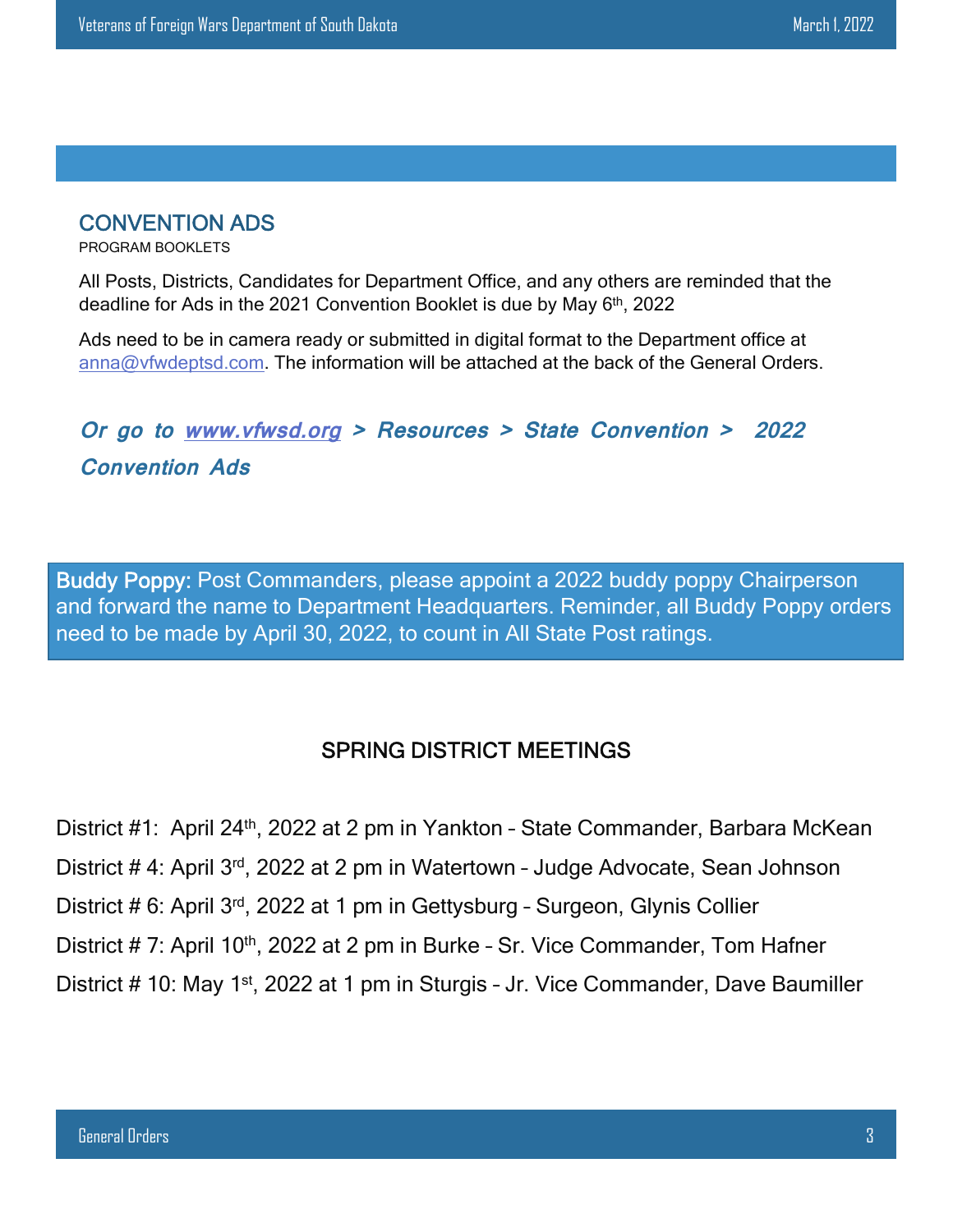

Installation of Officers: Attention is called to Section 217, page 73, The Post Commanderelect will select the installing officer who holds or has held a rank at least as high as that of Post Commander. Post officers shall be installed in their respective offices prior to the convening of the Department Convention, but shall not assume their duties until the Department Commander is installed. The installation may be conducted publicly at an open meeting.

Side note: On the 1<sup>st</sup> of June, if you have not submitted your Election Report, you will receive a letter from the Commander-In-Chief suspending your Post. At such time, the Department Commander will issue a follow-up letter and establish a committee to oversee Post business. All Post business must be overseen by the established Committee which includes any meetings, disposition of property, financial transactions, etc. PLEASE submit your Election Reports in a timely manner. March – Nominate, April – Elections, May – Installation, June – take office when Department Commander does.

National Citations: To qualify for the National Citations that are presented at the Department Convention, Posts must have reported projects in each of the following programs: Youth, Safety, Community Service and Citizenship Education (Americanism) and reports need to be into the State Headquarters at 5009 W 12<sup>th</sup> St., Ste 6A, Sioux Falls, SD 57106 or anna@vfwdeptsd.com NLT March 18, 2022. This information needs to be reported at National by April 1, 2022.

#### OFFICIAL:

#### **Anna Waltner**

Anna Waltner, Quartermaster / Adjutant Department of South Dakota Veterans of Foreign Wars

BY ORDER OF: **Barbara McKean** Barbara McKean, State Commander Department of South Dakota Veterans of Foreign Wars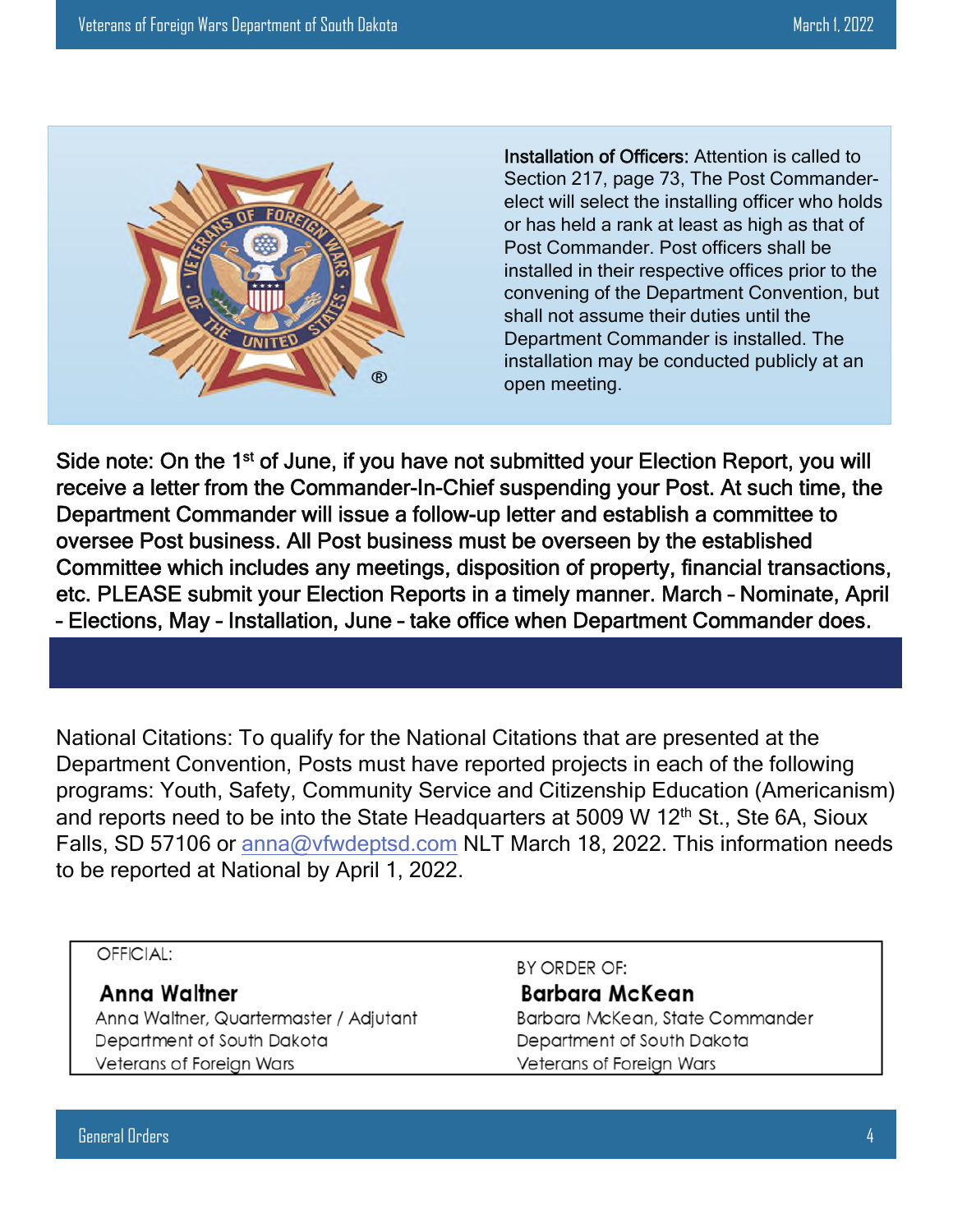## **2022 Voice of Democracy, Patriots Pen, and Teacher Winners**

#### **Voice of Democracy**

| 1 <sup>st</sup> | Kathryn Doom             | Post #7319 Wagner    | District #7    |
|-----------------|--------------------------|----------------------|----------------|
| 2 <sub>nd</sub> | Korbin Leddy             | Post #3486 Milbank   | District #4    |
| 3 <sup>rd</sup> | <b>Dustin Hermanson</b>  | Post #17 Aberdeen    | District # $6$ |
| 4 <sup>th</sup> | Keaten Wright            | Post #915 Elk Point  | District #1    |
| 5 <sup>th</sup> | <b>Calister Grimsley</b> | Post #5860 Spearfish | District #10   |

#### **Patriot's Pen**

| 1 <sup>st</sup> | <b>Regina Stoeser</b>   | Post #3164 Canton    | District #1    |
|-----------------|-------------------------|----------------------|----------------|
| 2 <sub>nd</sub> | Kailin Odens            | Post # 2966 Scotland | District #7    |
| 3 <sup>rd</sup> | <b>Sawyer Grimsley</b>  | Post #5860 Spearfish | District #10   |
| 4 <sup>th</sup> | <b>Isabelle Pickard</b> | Post #2638 Madison   | District #4    |
| 5 <sup>th</sup> | Eddy Duffy              | Post # 2038 Pierre   | District # $6$ |
|                 |                         |                      |                |

#### **Teachers Award**

|               | Elementary Daniel Slowey | Post #791 Yankton | District # 1   |
|---------------|--------------------------|-------------------|----------------|
| <b>Middle</b> | Luaine Shaykett          | Post #5807 Newell | District # 10  |
| High          | Megan Baule              | Post #17 Aberdeen | District # $6$ |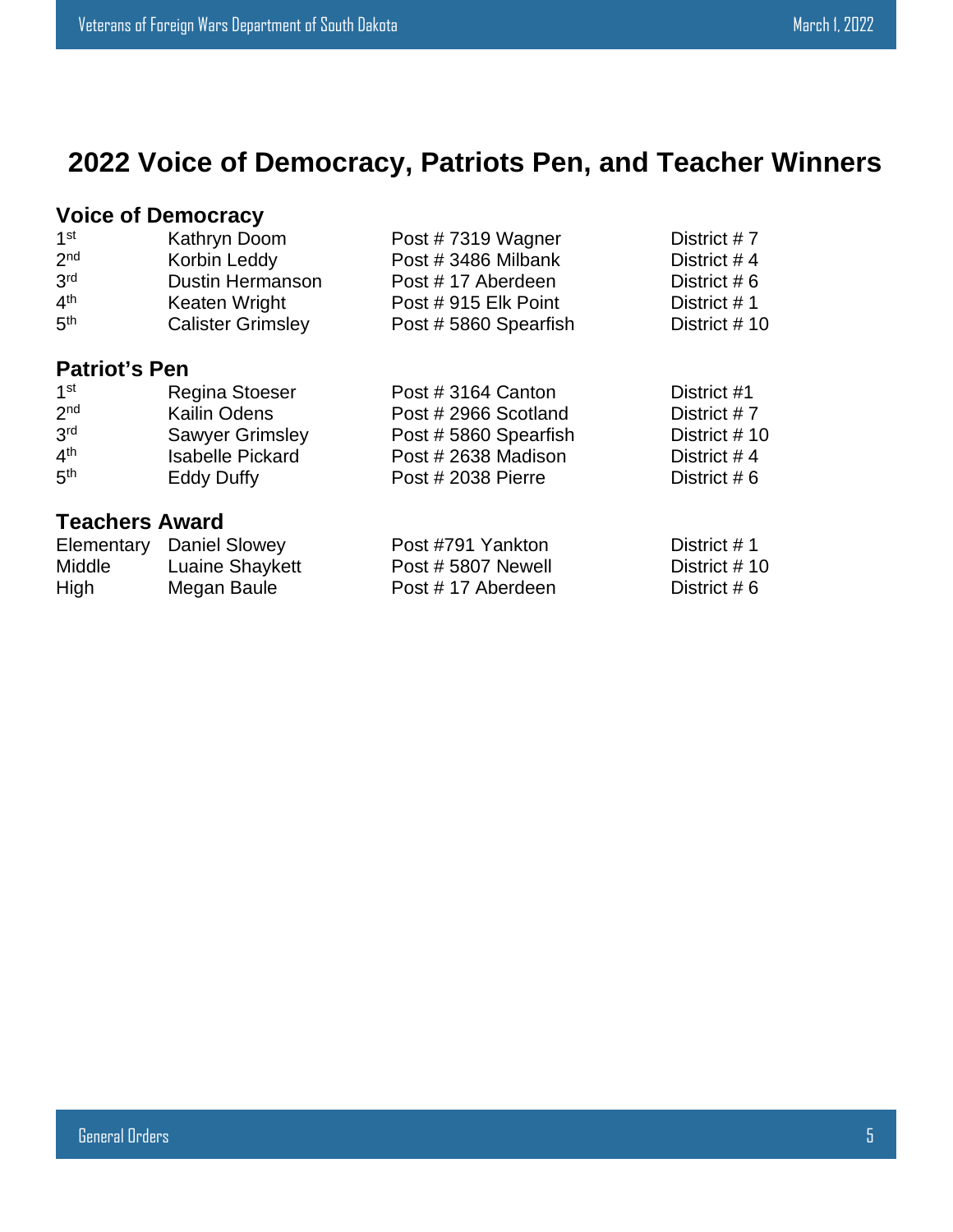#### Barbara McKean, Commander State Commander March 2022 General Orders

How is your Post & District doing on selling the Commander/President Project Raffle Tickets? Need any tickets, call Anna Waltner at the Dept office at 605-332-7441 and she'll mail them to you. I'm asking that you please sell the tickets you have in your possession. Ticket stubs and money should be mailed to the Dept office. Thank you for your assistance with this.

Membership! Is your Post at 100 +1% yet? If not, what can we do to help? Call Dave Baumiller, Dept JVC at 605-593-3389! He can help you with all your membership needs.

Need help with the Dashboard updates? Let us know and we will set up a training session. This year every Post Adjutant MUST make their own updates in the OMS Dashboard. If you Post needs assistance, please contact Anna Waltner at the Dept office for help!

#### Upcoming events:

District Meetings: Spring – Apr 2022 (Dates TBD watch General Orders for meeting dates)

May 30, 2022 - Memorial Day Observance at the Black Hills National Cemetery Jun 9-12, 2022 - Department Convention – Davison 4-H Grounds Mitchell July 16-21, 2022 - 2022 National Convention in Kansas City, MO

If there is anything I can do to assist, please give me a call. Thanks again for your support and I look forward to hearing from you.

#### Barbara K. McKean

Barbara McKean Barbara.mckean@ujs.state.sd.us 605-630-0771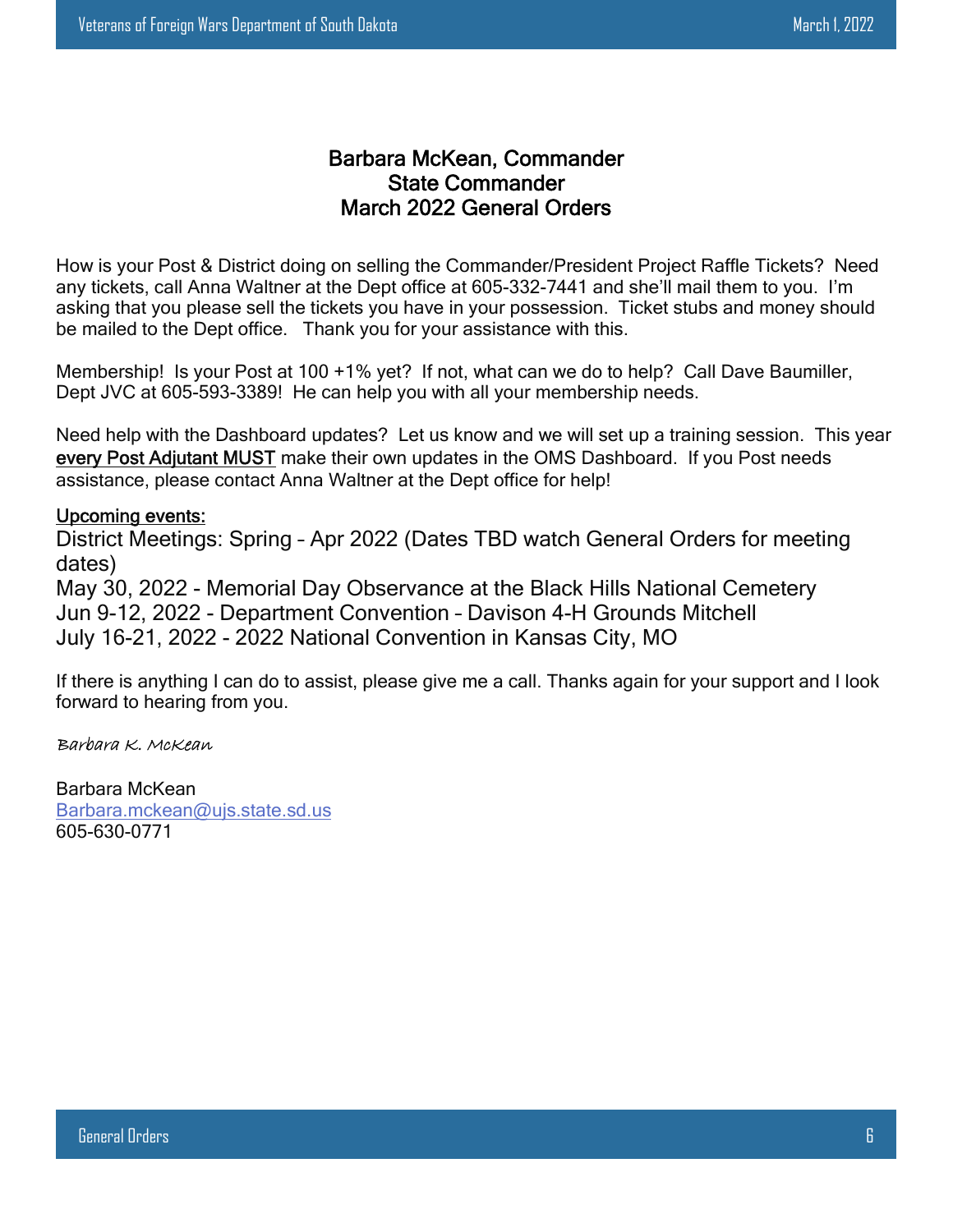#### **SENIOR VICE COMMANDER MARCH GENERAL ORDERS**

National Senior Vice Commander-in-Chief and next year's Commander-in-Chief Tim Borland hosted a Zoom meeting on February 23rd for all Department Senior Vice Commanders. One important issue discussed was an Amnesty Program for next year. Senior Vice Commander-in-Chief Borland indicated that there will be Amnesty granted for those Comrades removed by the National scrub only. Around 70,000 members deleted Nationwide. As of right now members who were Deceased from your roster on December 1, 2021, by National will be granted Amnesty. He indicated the Amnesty Program will be addressed in his National Membership Program.

District, Department and National Conventions are on the horizon. Your attendance at your District and Department Conventions at a minimum are vital to the survival of our VFW. Important issues and changes are forthcoming, and discussions and seminars will be conducted during these meetings. Consider not only attending, but also stepping up and accepting leadership positions. If you would desire additional information, contact Commander McKean or the undersigned.

District Commanders I am asking for your assistance in obtaining Memorial and Veterans Day Reports from the following as these Posts have not submitted the required Report(s). Negative Reports are required. Thank you in advance for your cooperation.

Memorial Day: (73+% submitted as a Department) D1- Parker, Freeman & Crooks; D4- Watertown, Flandreau, Britton, Goodwin & Dell Rapids; D6-Miller, Eureka & Wessington Springs and D10- Rapid City, Lemmon & Faith

Veterans Day: (66+% submitted as a Department) D1-Parker, Canton, Freeman, Crooks & Alcester; D4-Sisseton, Flandreau, Britton, Webster, Goodwin & Dell Rapid; D6-Miller, Wessington Springs & Turton; D7-Scotland; D10-Rapid City, Lemmon & Faith

Following is a correction to February's General Orders: Under the headings of Memorial and Veterans Day Reports I mistakenly listed the Redfield Post in District 4 instead of District 6.

Loyalty Day is May 1, reports may be submitted now if you have your Loyalty Day Program established or a Negative Report if your Post is not hosting an activity due to community circumstances. Otherwise, be sure to submit your report the first week of May as All-State judging is usually the first Saturday in May. Thank you for participating.

If I can be of any assistance contact me at the email or phone number (leave a message if no answer) listed below.

Tom Hafner Sr. Vice Commander Perseverance & Integrity tbmhafner@santel.net // 605-661-2750

General Orders 7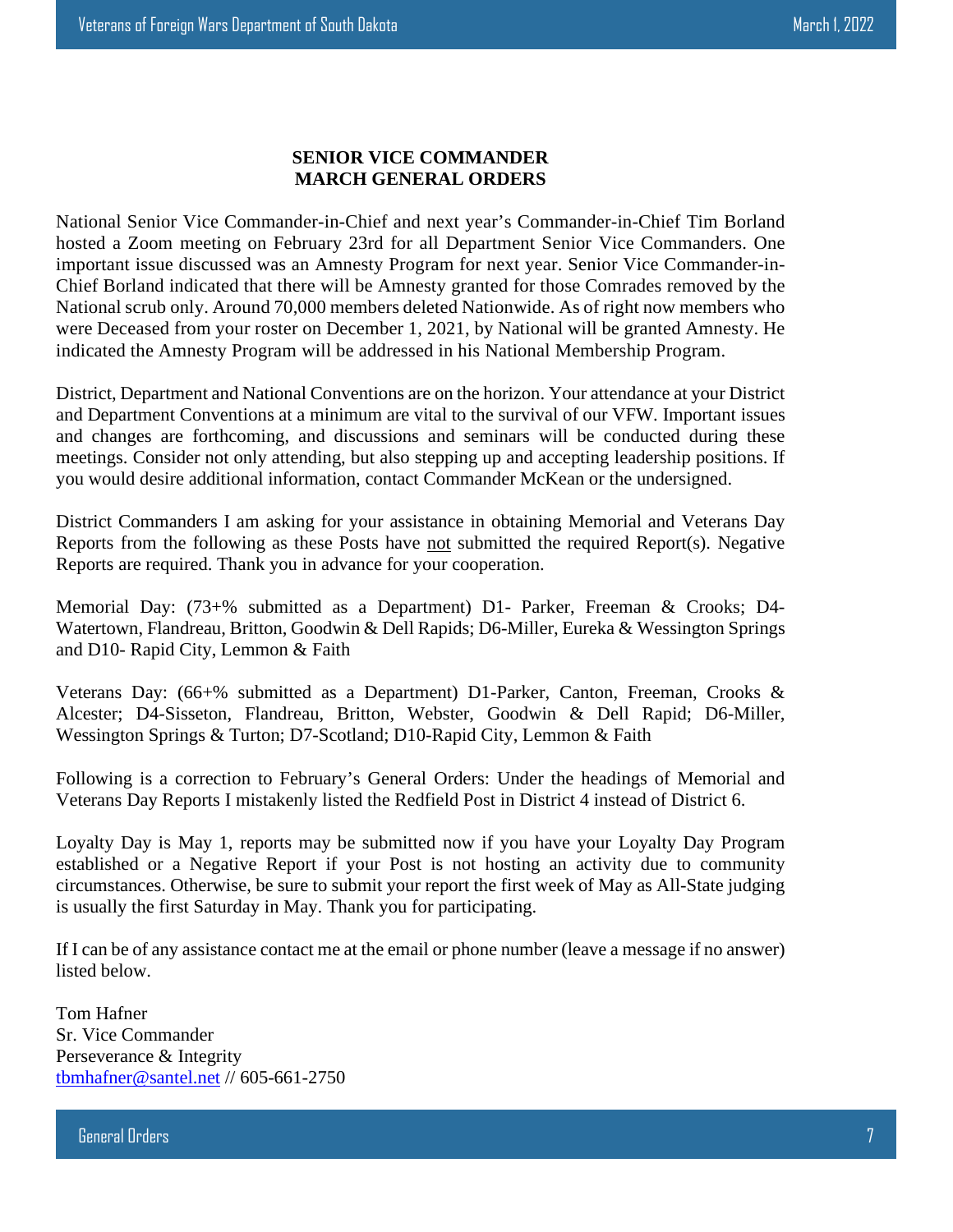Tom Hafner is taking orders for Command Shirts for 2022-2023 year. The orders MUST be received by April 1<sup>st</sup>, so they will be here by Commander McKean's Convention in Mitchell in June. Please email me your name and the size you would like. The cost will be approximately \$30 (I will know the exact cost once the order is placed). I will collect payment when the shirts arrive and are delivered.

Sizes: Male - Small, Large, XL, 2XL, 3XL & 4XL (No Talls) Female – Small, Large, XL, 2XL & 3XL (No Talls)

Shirt Description:

- Color-Maroon & White
- 100% polyester wicking smooth knit with color secure technology that prevent dye migration
- Wicks moisture
- Odor resistant
- Tear away label
- Self-fabric collar with collar stay that helps maintain collar shape wash after wash
- Box-stitched placket
- Three button placket
- Set-in sleeves

Tom Hafner 605-661-2750 tbmhafner@santel.net

Female Shirt for 2022-2023 Male Shirt for 2022-2023

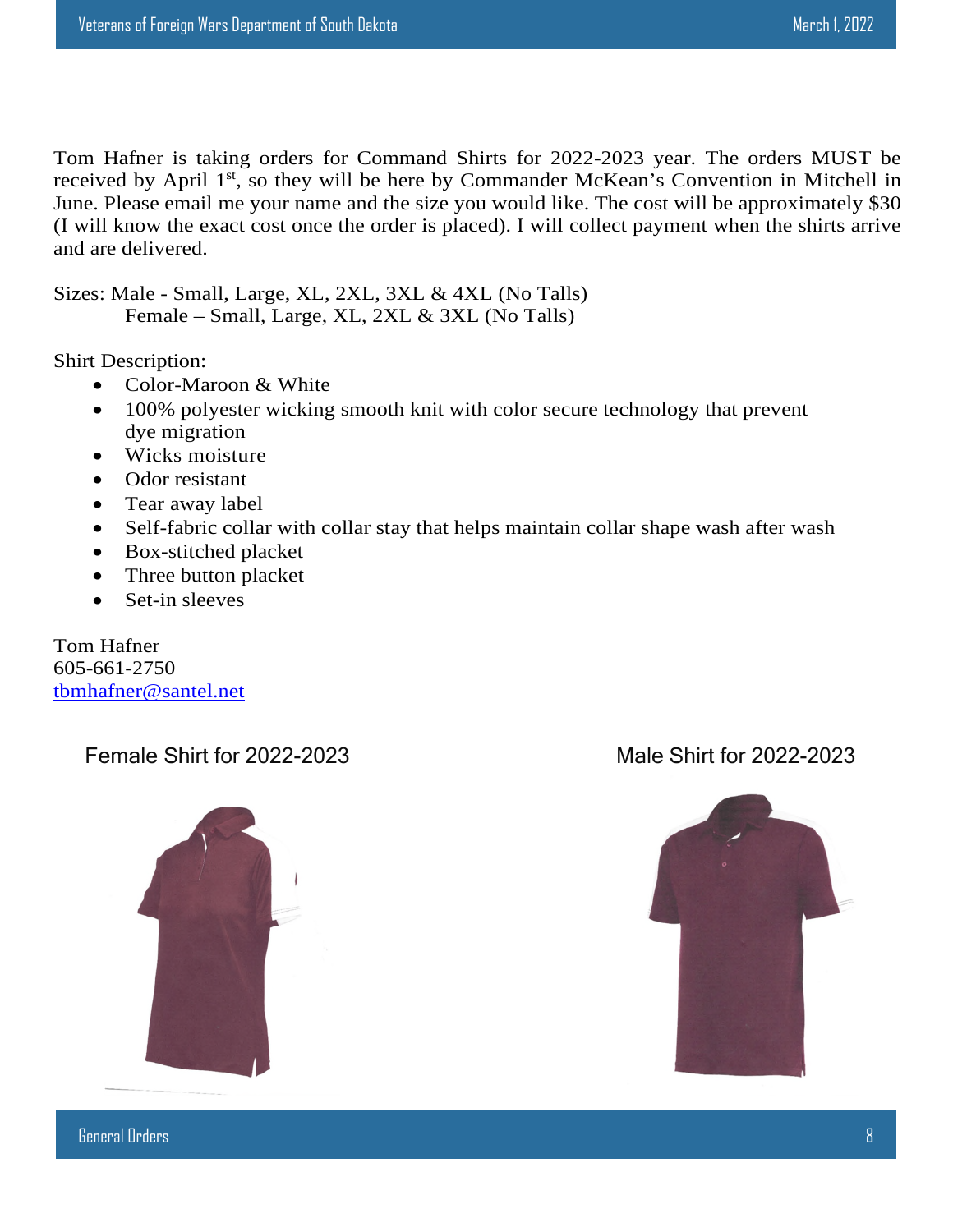General Orders Membership

Good News! Annual members can now be signed up for 2 years in a row, however, you cannot do this with the paper form you currently have available. It can be done online in OMS, let me know if you need help doing this. New paper forms are coming out soon and this should help you with your yearly membership stats.

All Posts seeking All-American or All-State must submit an After Action Report to me by COB March 19, 2022.

We need a volunteer from District 1 and District 4—these volunteers are for your Post and District Membership drives. They will be responsible for coordinating membership opportunities at local activities (rodeos, fairs, other public events).

We are at 91.72%, we need 651 new members (or re-instates) to reach 100%.

Dave Baumiller Jr. Vice Commander Membership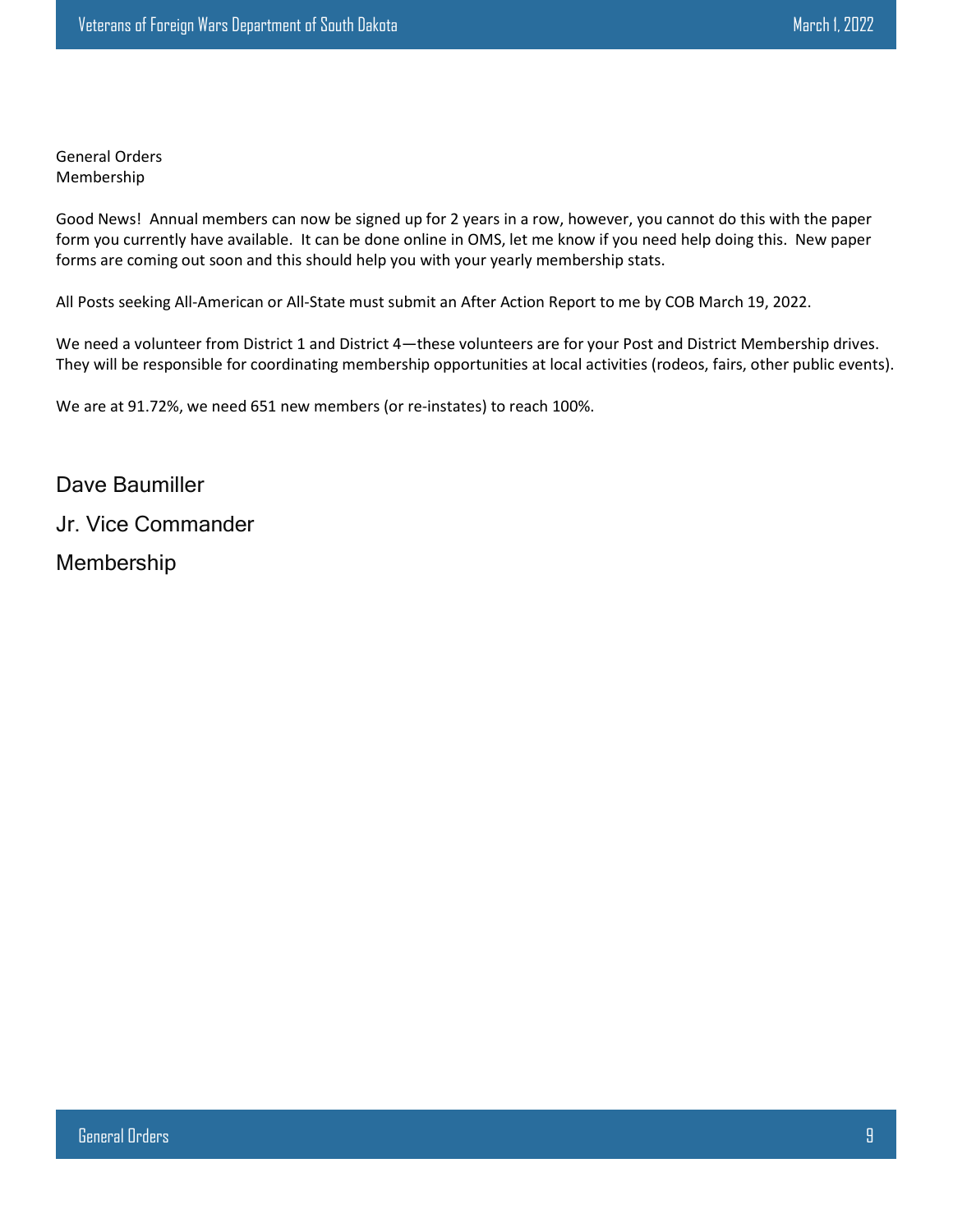#### **Sean Johnson Judge Advocate Book Of Reports 1-18-2022**

#### **Missing Community Service Reports**

| <b>Quarter 1</b>                    |                    | <b>Quarter 2</b>       |         | <b>Quarter 3</b>       |             |
|-------------------------------------|--------------------|------------------------|---------|------------------------|-------------|
| <b>District 1 (Rick VandenHoek)</b> |                    |                        |         |                        |             |
| Alcester                            |                    | Canton                 |         | <b>Sioux Falls</b>     |             |
| Canton                              |                    | Crooks                 |         | <b>Elk Point</b>       |             |
| Crooks                              |                    | Freeman                |         | Parker                 |             |
| Freeman                             |                    | Parker                 |         | Beresford              |             |
| Parker                              |                    | <b>Sioux Falls</b>     |         | Canton                 |             |
| <b>Sioux Falls</b>                  |                    | Yankton                |         | Freeman                |             |
|                                     |                    |                        |         | <b>Brandon</b>         |             |
|                                     |                    |                        |         | Crooks                 |             |
|                                     |                    |                        |         | <b>Alcester</b>        |             |
| District 4 (William Orton)          |                    |                        |         |                        |             |
| <b>Britton</b>                      |                    | <b>Britton</b>         |         | <b>Brookings</b>       | Dell Rapids |
|                                     | <b>Dell Rapids</b> |                        | Madison |                        |             |
| Goodwin                             |                    | Goodwin                |         | Sisseton               |             |
| Madison                             |                    | Sisseton               |         | Flandreau              |             |
| Sisseton                            |                    | Flandreau              |         | <b>Britton</b>         |             |
| Flandreau                           |                    | Webster                |         | Webster                |             |
| Webster                             |                    |                        |         | Goodwin                |             |
|                                     |                    |                        |         | <b>Dell Rapids</b>     |             |
| District 6 (Richard Jacobson)       |                    |                        |         |                        |             |
| Eureka                              |                    | Mobridge               |         | Aberdeen               |             |
| Mobridge                            |                    | Eureka                 |         | Huron                  |             |
| Redfield                            |                    | Pierre                 |         | Mobridge               |             |
| <b>Wessington Spgs</b>              |                    | Redfield               |         | Redfield               |             |
| Miller                              |                    | Turton                 |         | Miller                 |             |
|                                     |                    | <b>Wessington Spgs</b> |         | Eureka                 |             |
|                                     |                    | Miller                 |         | <b>Wessington Spgs</b> |             |
|                                     |                    |                        |         | Gettysburg             |             |
| Distrct 7 (Martin Christensen)      |                    |                        |         |                        |             |
| Lake Andes                          |                    | Armour                 |         | Armour                 |             |
| Marty                               |                    | Lake Andes             |         | Chamberlain            |             |
| Winner                              |                    | Mitchell               |         | Marty                  |             |
|                                     |                    | Winner                 |         | Plankinton             |             |
|                                     |                    | Marty                  |         | Scotland               |             |
|                                     |                    | Plankinton             |         | Tyndall                |             |
|                                     |                    | Winner                 |         | <b>Burke</b>           |             |
|                                     |                    |                        |         |                        |             |
|                                     |                    |                        |         |                        |             |

| District 10 (Kris Fenton) |  |  |
|---------------------------|--|--|
|---------------------------|--|--|

Belle Fouche Belle Fouche Rapid City Faith **Faith** Custer **Custer Faith** Lemmon Lemmon Lemmon Lemmon Lemmon

General Orders 10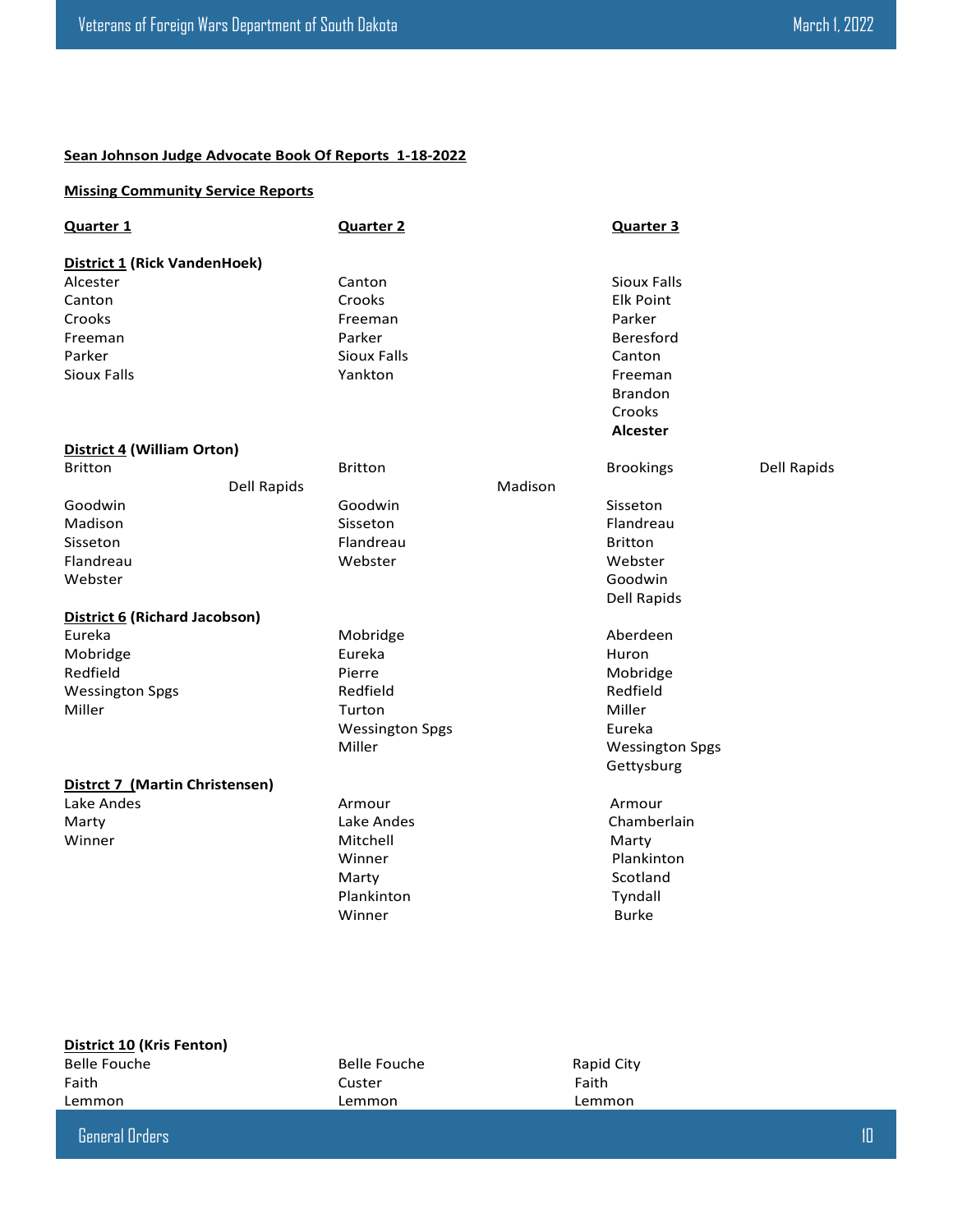#### **Veterans of Foreign Wars Department of South Dakota State Surgeon Glynis Collier General Orders February 2022**

Hello Comrades,

 February 2022 has been fun raising puppies. One of the pups was donated to a Veteran who needs a service dog. I have a yellow female AKC Labrador Retriever left, so if you know of anyone who may need a bird dog/companion/service dog, please let me know. Please remember to assist/thank a Veteran and their Family Members whenever you have the opportunity to do so in the ensuing year.

I will keep this month short and sweet. Remember to send your hospital and safety reports to the state office.

If you need copies of any of this year's reports, please email me at dakpatriot@gmail.com and I will send them to you.

Thank you for your Service and everything you do each day for Veterans and their Family Members.

Very Respectfully,

 Glynis Collier State Surgeon Dept. of SD, VFW LPC, SD Lic#: 20200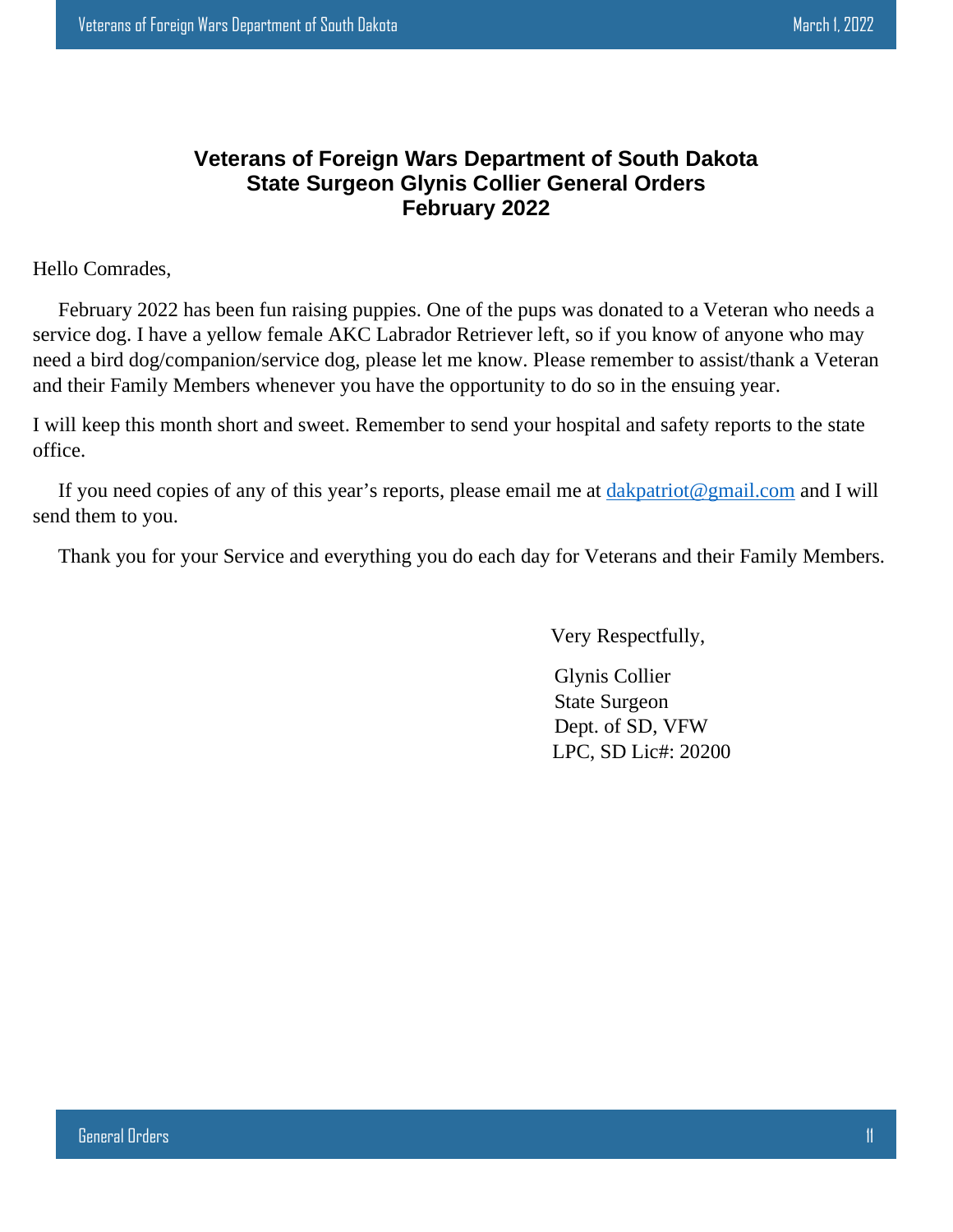#### Greetings,

What an interesting winter we have been having. It's time to talk about scammers as there are more going around again it seems. If these creative people only used their knowledge for good instead of bad, we would be much farther ahead. Some scams that I am aware that have happened:

- 1. The main number from the Sioux Falls VA copied by scammers and then was calling veterans asking for the full social security number and other identifiers.
- 2. Call to confirm your address, then your SSN.
- 3. Calling and stating it is someone from the VA calling to assist with a Claim and requesting social security number.

Somethings to remember: if the VA calls you they will ask for your Last 4 of your SSN, not for your full SSN. Very rarely would the VA call you just to confirm your address out of the blue. When you go to your appointments they check your next of kin and address at that time. Very rarely would someone from the VA call to stating they are calling you with help for a claim filed for compensation or pension. When I speak with the VA Benefits side they still only ask for the last 4 of the SSN and Last name. If they are calling to assist I would recommend calling your VSO immediately, and do not disclose anything as this is not common practice. Please never give out your full social security number out over the phone if the VA is calling you. If you call the VA for example for debts, billing questions, or changing your direct deposit I have experienced them asking for your full SSN. Please be careful as these are only a few of the examples that have been used this last year on our veterans. Please remember that if you ever have questions to call your VSO first as most of the time the VA can wait for a response and it's better to be safe than sorry. Please note to not give out personal information over the phone or even social media. Some of you may have received the e-mail from the VA recently stating they are looking at making changes at the CFR for certain disabilities and asking for feedback. I have not had time to read it in detail at this time. It appears to be looking at lowering some percentages for service connections, and changing how they look at other service connections and where they will place them. What I have read at this time is that if you have that service connection and they lower the rating percentage you will remain where you are and considered "Grandfathered in." If you file for something later they may change that percentage at that time. Sometimes it feels like filing a claim is almost like gambling and why I highly recommend working with a VSO so they can give you the ups and downs. If you ever need anything, please feel free to contact me.

Cody Mangold

Service Officer

Office: 605-260-4420

Work Cell: 605-464-0187

Work e-mail: yc-cvso@co.yankton.sd.us

Personal e-mail: cody.mangold@hotmail.com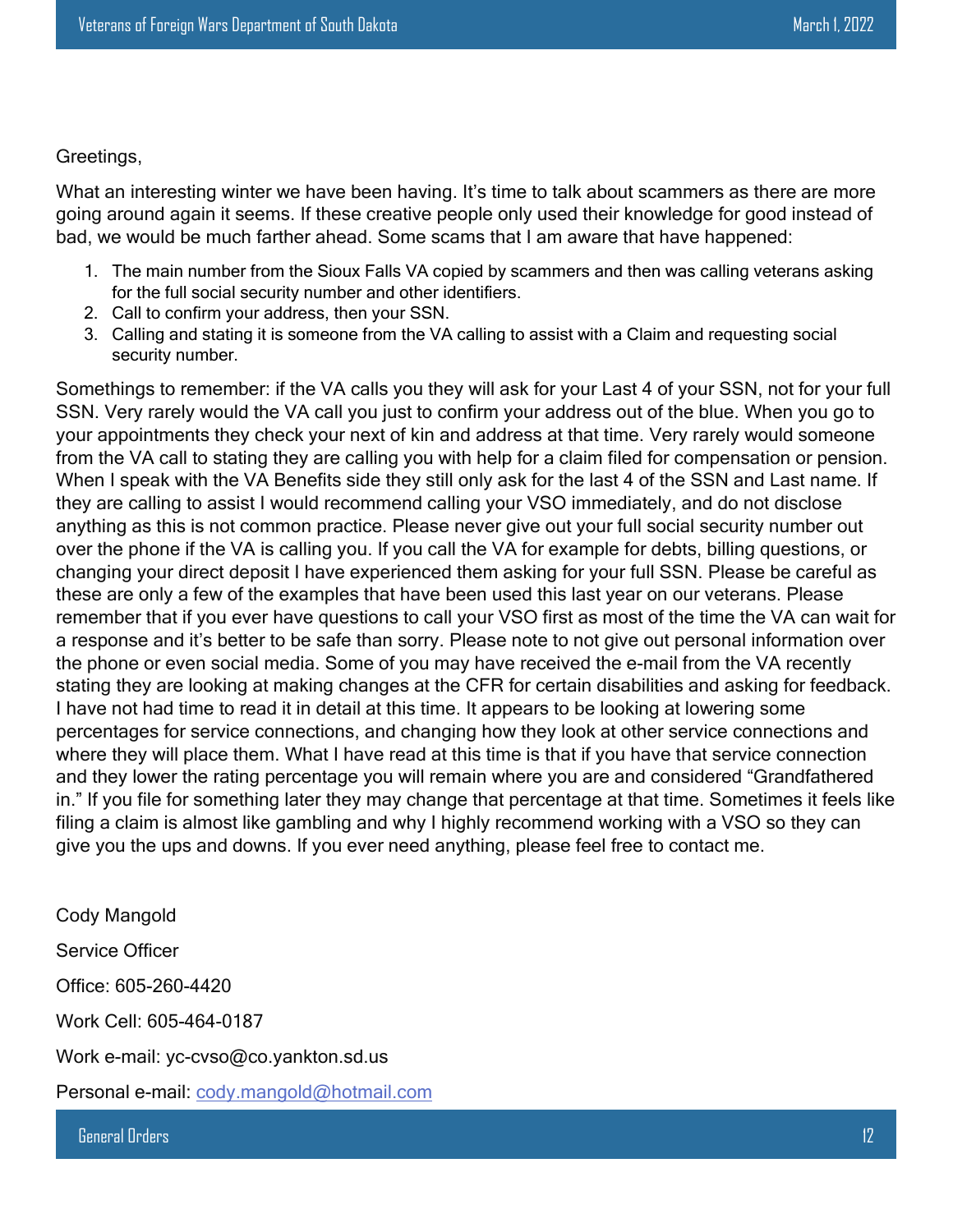#### Dashboard as of 2-24-2022

| District 1           | need to complete      | membership % | community service |
|----------------------|-----------------------|--------------|-------------------|
| Post 628 Sioux Falls | action corps          | 89.05        | unmet             |
| Post 791 Yankton     | complete              | 93.73        | met               |
| Post 3061 Vermillion | action corps          | 88.75        | unmet             |
| Post 4726 Brandon    | complete              | 102.17       | unmet             |
| District 4           |                       |              |                   |
| Post 2638 Madison    | action corps          | 96.68        | unmet             |
| District 6           |                       |              |                   |
| Post 17 Aberdeen     | complete              | 73.5         | met               |
| Post 2038 Pierre     | complete              | 88.88        | met               |
| Post 6481 Turton     | complete              | 75           | unmet             |
| Post 8530 Gettysburg | complete              | 101.75       | unmet             |
| District 7           |                       |              |                   |
| Post 2750 Mitchell   | complete              | 100.89       | met               |
| Post 2966 Scotland   | p-event, action corps | 83.56        | unmet             |
| Post 3298 Parkston   | complete              | 101.23       | met               |
| Post 7319 Wagner     | complete              | 102.4        | unmet             |
| District 10          |                       |              |                   |
| Post 1273 Rapid City | p-event               | 91.38        | met               |
| Post 2730 Sturgis    | complete              | 101.79       | unmet             |
| Post 5860 Spearfish  | p-event, action corps | 83.57        | unmet             |

**Bold = All American Qualified**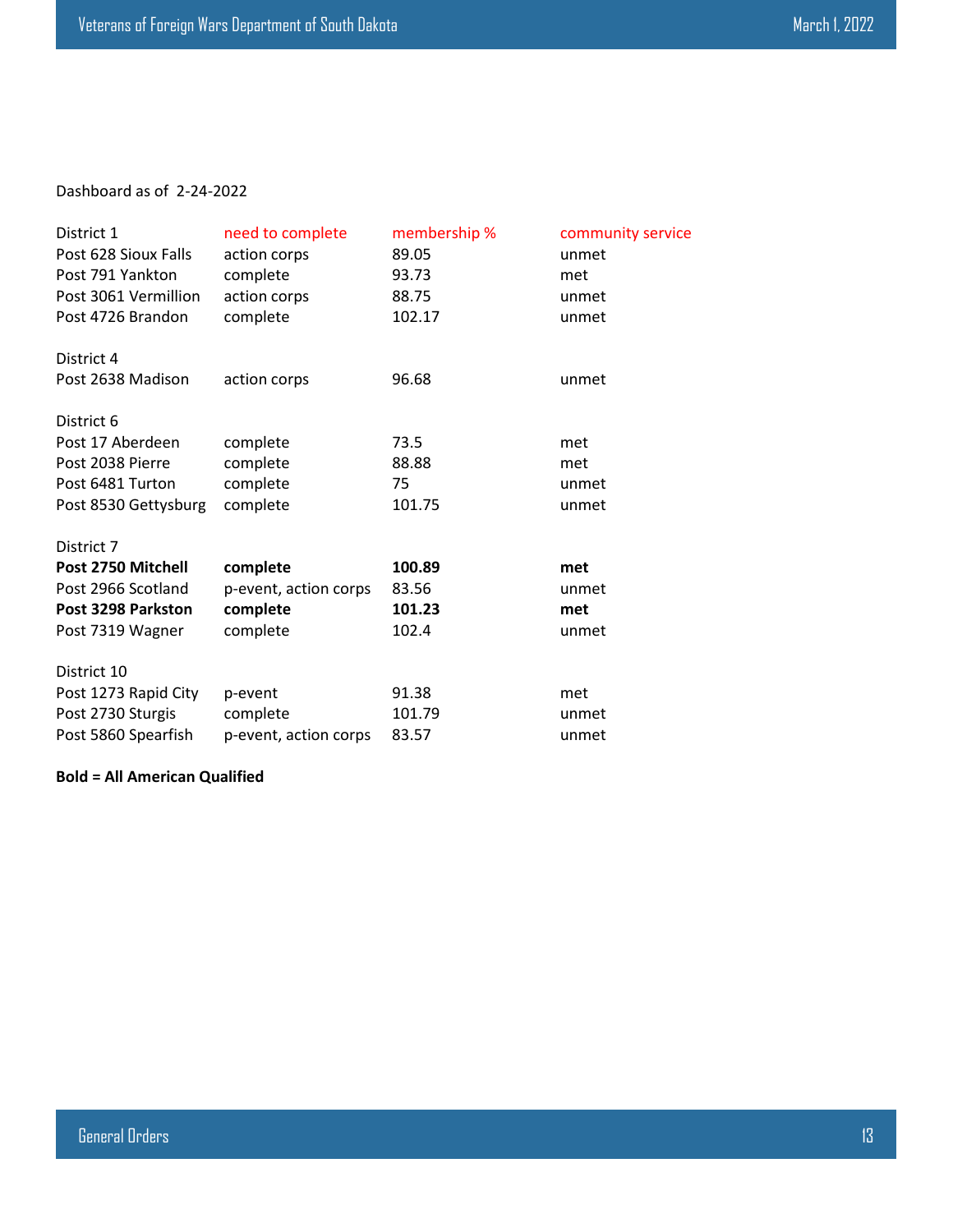|                                                                                                                                                                                                                                                                                                                                                                                                                                                                           |                                                                                                                                                  |                               | WFW<br><b>VETERANS OF FOREIGN WARS.</b><br>Department of South Dakota VFW & Auxiliary                                                                                                                                             |  |  |
|---------------------------------------------------------------------------------------------------------------------------------------------------------------------------------------------------------------------------------------------------------------------------------------------------------------------------------------------------------------------------------------------------------------------------------------------------------------------------|--------------------------------------------------------------------------------------------------------------------------------------------------|-------------------------------|-----------------------------------------------------------------------------------------------------------------------------------------------------------------------------------------------------------------------------------|--|--|
|                                                                                                                                                                                                                                                                                                                                                                                                                                                                           |                                                                                                                                                  |                               | <b>Convention Registration</b><br>June 9-12, 2022                                                                                                                                                                                 |  |  |
| ***Please use one form for each individual registration***<br>Registration will be \$110 per member prior to May 9, 2022, and \$130 after<br>Individual banquet tickets will be sold to non-members for \$30.<br>Name Badges will be required for Buffets, Hospitality Nights, and Banquet. Events will be held at the 4-H<br>Fairgrounds at 3200 West Havens Ave., Mitchell, South Dakota<br>Hospitality Night will be held at the Mitchell Post #2750 at 215 N Main St. |                                                                                                                                                  |                               |                                                                                                                                                                                                                                   |  |  |
|                                                                                                                                                                                                                                                                                                                                                                                                                                                                           |                                                                                                                                                  |                               |                                                                                                                                                                                                                                   |  |  |
|                                                                                                                                                                                                                                                                                                                                                                                                                                                                           |                                                                                                                                                  |                               |                                                                                                                                                                                                                                   |  |  |
|                                                                                                                                                                                                                                                                                                                                                                                                                                                                           |                                                                                                                                                  |                               |                                                                                                                                                                                                                                   |  |  |
|                                                                                                                                                                                                                                                                                                                                                                                                                                                                           |                                                                                                                                                  |                               | Membership: Post #: ___________ Auxiliary #: ______________ Post Location: ___________________________________                                                                                                                    |  |  |
|                                                                                                                                                                                                                                                                                                                                                                                                                                                                           | **** Auxiliary Officers and Chairmens Luncheon add \$15.00 to Registration fee<br>**** Gold Star Family Luncheon add \$20.00 to Registration fee |                               | Check here for: Gold Star Mother: ______ Gold Star Family Member: ______                                                                                                                                                          |  |  |
| Make checks payable to:                                                                                                                                                                                                                                                                                                                                                                                                                                                   |                                                                                                                                                  |                               | Past Department President: ______ 45+ year Member: _____ Years: ______<br><b>VFW Gold Star Family/Recognition Luncheon attendees</b><br><b>Department of South Dakota VFW</b><br>5009 W 12th St., Ste 6A<br>Sioux Falls, SD 57106 |  |  |
| <b>Convention Registration</b><br>Auxiliary Officers and Chairmens Luncheon<br><b>Gold Star Family</b><br>Non-Member Banquet<br>Grand Total to be sent to Department                                                                                                                                                                                                                                                                                                      |                                                                                                                                                  | \$110<br>\$15<br>\$20<br>\$30 | ****No refunds given after June 8, 2022****<br>Price Total Paid<br><u> Alexandria (Carlo Carlo Carlo Carlo Carlo Carlo Carlo Carlo Carlo Carlo Carlo Carlo Carlo Carlo Carlo Carlo Ca</u><br>$\frac{1}{2}$                        |  |  |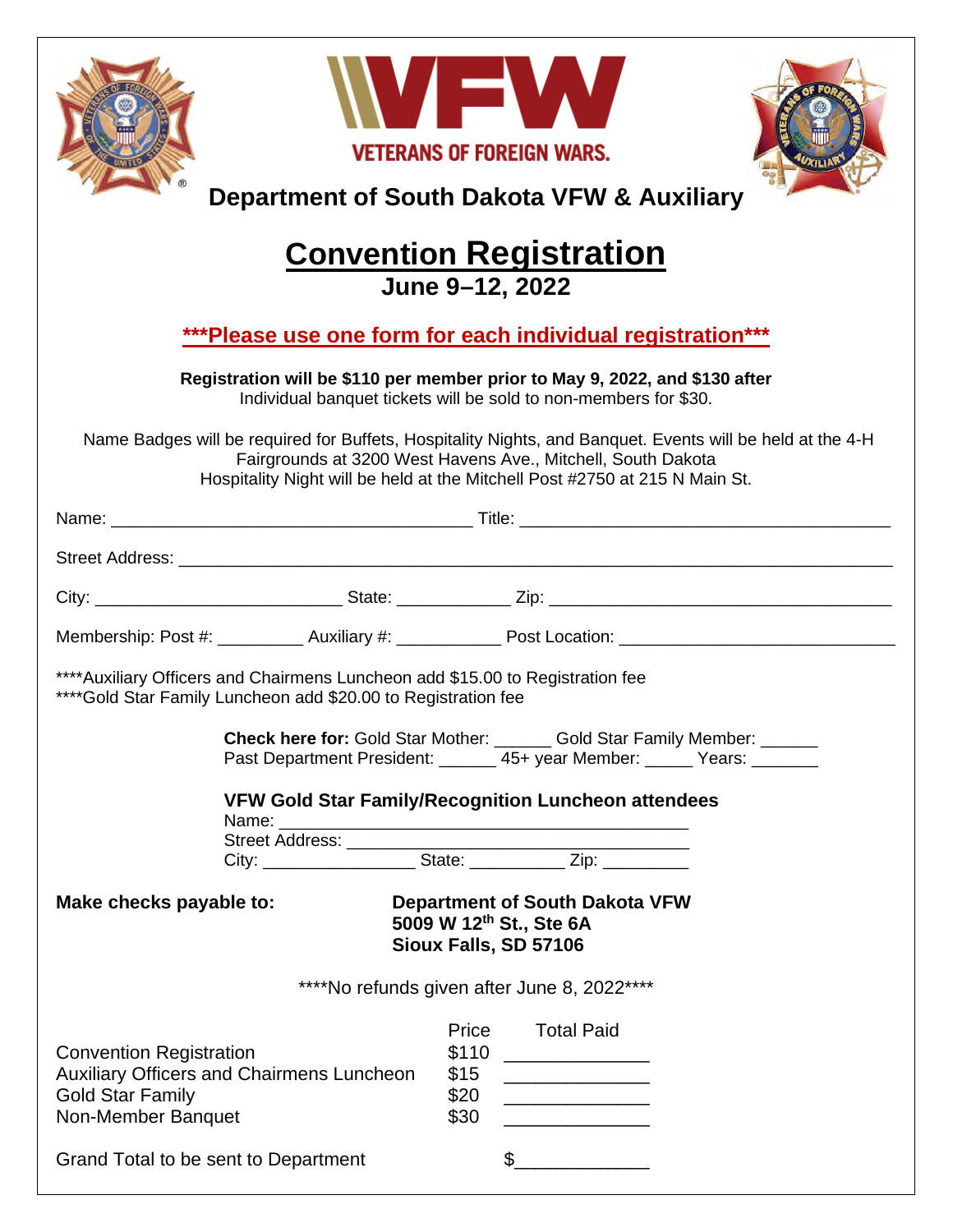





## **Lodging for Convention**

### **June 9-12, 2022**

- Kelly Inn & Suites (Headquarters) \$139/night 605-995-0500 1010 Cabela Dr. Mitchell, SD 57301
- Comfort Inn & Suites \$149/night 605-990-2400 2020 Highland Way, Mitchell, SD 57301
- AmericInn \$125/night 605-996-9777 1421 South Burr St, Mitchell, SD 57301
- Super 8 Motel \$79/night 605-996-9678 1700 South Burr St, Mitchell, SD 5301







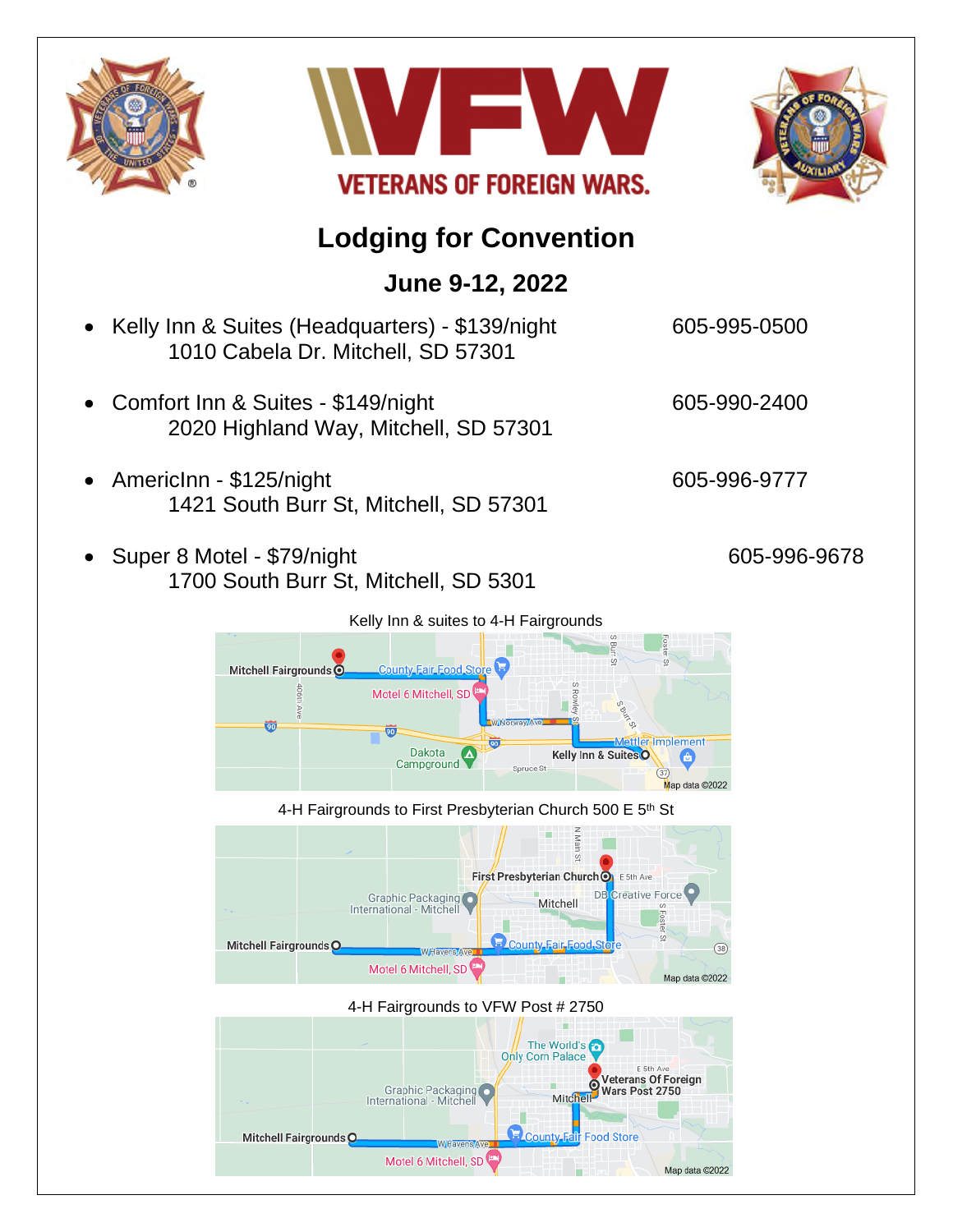## **South Dakota VFW & Auxiliary 92nd Annual Convention June 9-12, 2022 Mitchell, SD**

Barbara McKean, SD VFW State Commander 2021-2022 State Auxiliary President, Wanda Mix



## **VETERANS OF FOREIGN WARS.**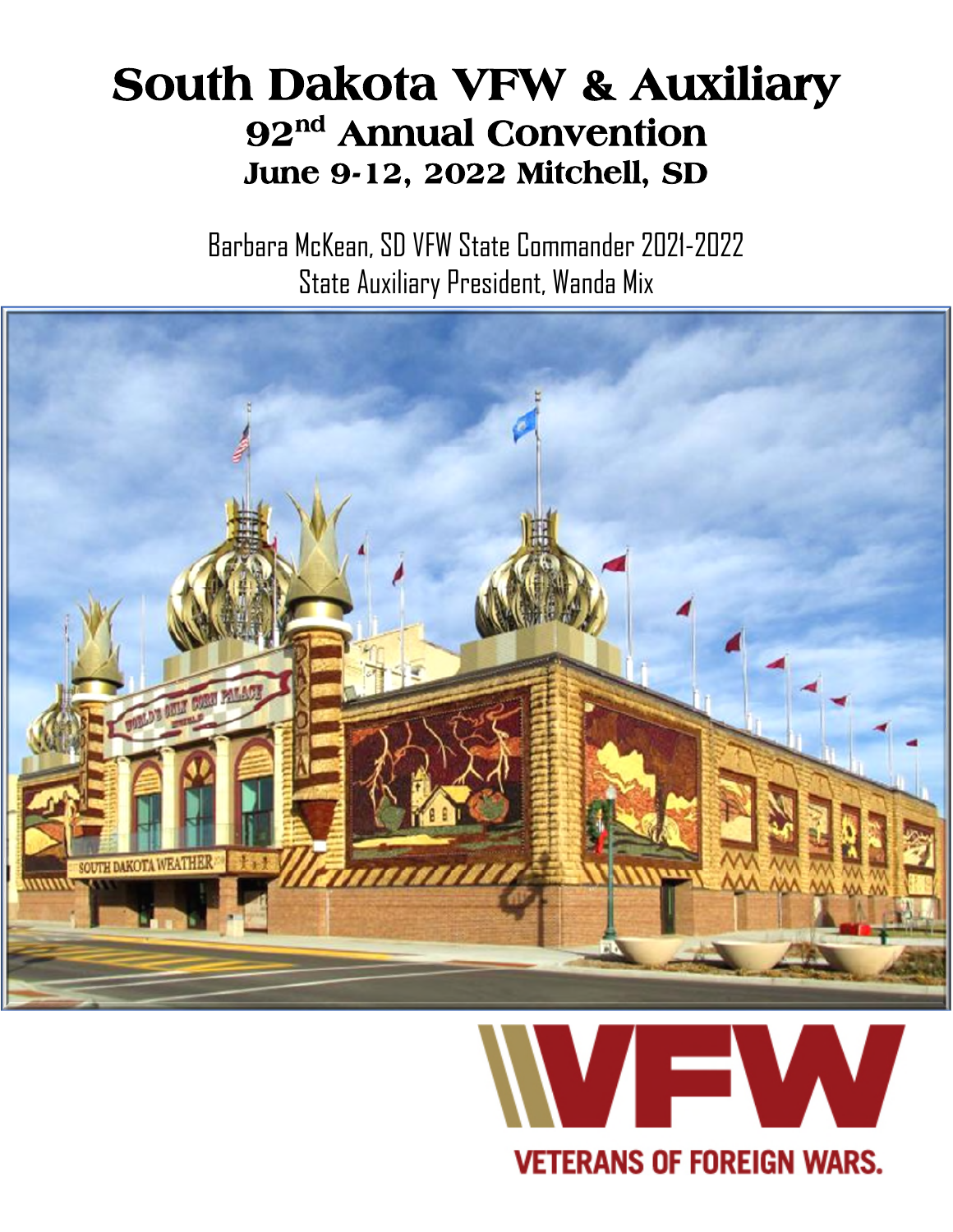## **All ads must be submitted electronically (jpeg) to anna@vfwdeptsd.com**

**All payments sent to:** 

## **Department of South Dakota VFW 5009 W 12th St Sioux Falls, SD 57106**

**All ads need to be submitted no later than May 20th, 2022 by 4:00 pm CST.** 

**\_\_\_\_\_\_\_\_\_\_\_\_\_\_\_\_\_\_\_\_\_\_\_\_\_\_\_\_\_\_\_\_\_\_\_\_\_\_\_\_\_\_\_\_\_\_\_\_** 

| <b>Black and White</b> |             |                     | <b>Full Color</b>    |          |
|------------------------|-------------|---------------------|----------------------|----------|
| <b>Full Page</b>       | \$150.00    | 7.5W x 10H          | <b>Full Page</b>     | \$200.00 |
| <b>Half Page</b>       | 75.00<br>S. | 7.5W x 4.75H        | <b>Half Page</b>     | \$125.00 |
| <b>Quarter Page</b>    | 50.00<br>S. | 3.5W x 4.75H        | <b>Quarter Page</b>  | \$80.00  |
| <b>Business Card</b>   | 35.00       | $3.5W \times 2.25H$ | <b>Business Card</b> | \$45.00  |

If there are any questions or comments, please contact Anna Waltner at 605-332-7441 or by the email address listed above.

**\_\_\_\_\_\_\_\_\_\_\_\_\_\_\_\_\_\_\_\_\_\_\_\_\_\_\_\_\_\_\_\_\_\_\_\_\_\_\_\_\_\_\_\_\_\_\_\_**